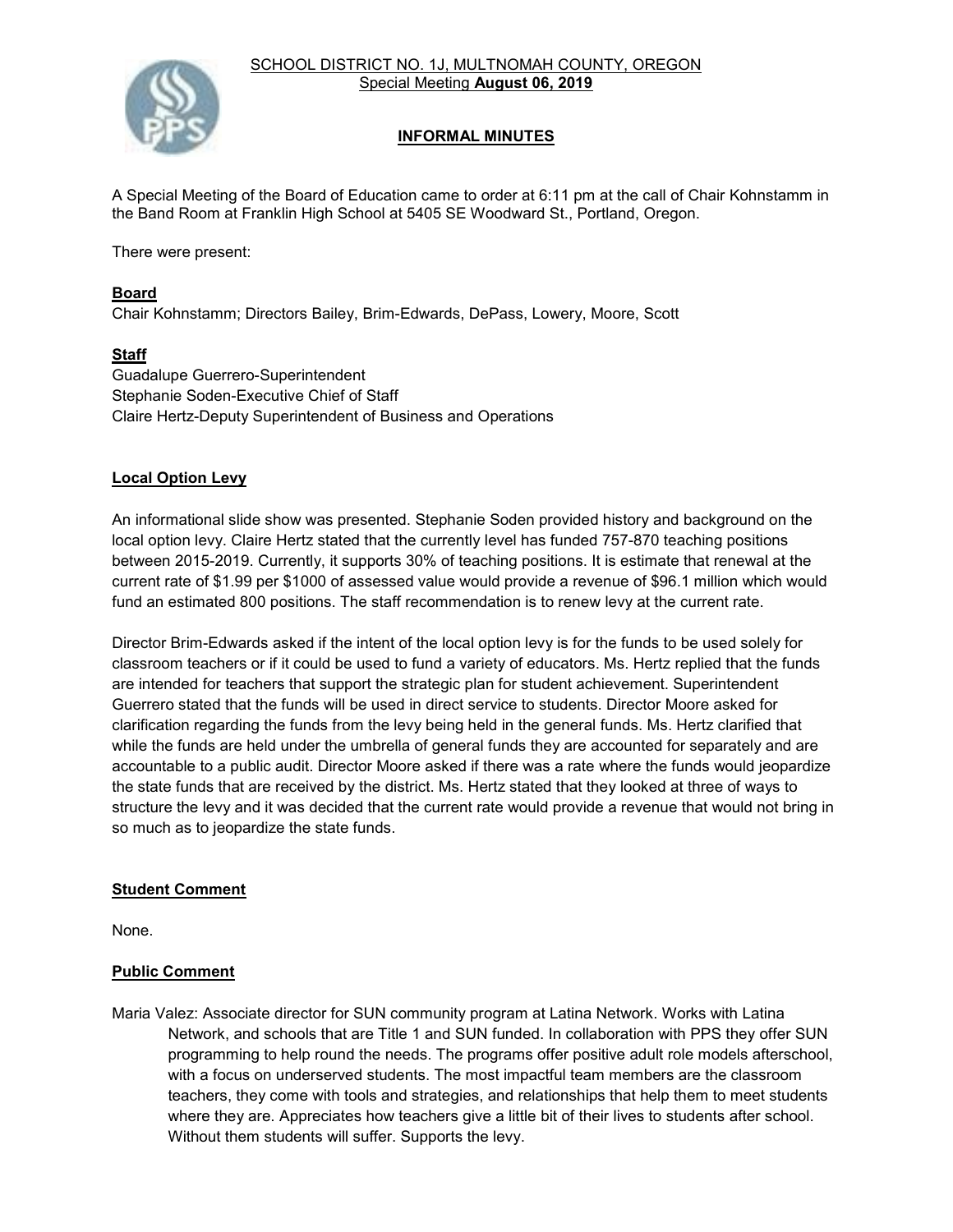- Ashley Henry: Executive director of businesses for a better Portland. They came together to provide a platform for businesses to engage civically. They advocated for the student success act. The Message shared was that in order for the businesses to succeed they need an educated workforce. They see the renewal of the levy as important part of that. Encourages the Board to not slow on progress and continue to move forward with levy.
- Irina Phillips: Read a letter from Community Budget Review Committee (CBRC). Levy is critical to contain class sizes. It's not enough to meet the minimum funding level identified in the quality education model and recommends to increase the rate to \$2.25 per \$1000, which would hire 109 more teachers. We understand from prior discussions with PPS finance staff and from review of the Piper Jeffery levy projections, it would not require PPS to return money to the state.
- Suzanne Cohen: President of PTA. Has the honor of representing all the educators in Portland Public Schools. Oregon has some of the largest class sizes in the nation. Because of the levy Portland has better class sizes that some other districts in the state and would like to thank voters for the support already in place. Class sizes are still not where they need to be. Neighboring states have much smaller class sizes. She supports the levy. Let's not stop advocating.
- Lisa Kensel: Oregon PTA Elect. Signed a statement of support in 2014. Asked that the board refer the levy to the voters. The level vital for maintaining class sizes. Number one concern of parents is class size. She is also a parent of three PPS students and couldn't imagine the loss of ⅓ of the teachers. The levy funds the gap and is absolutely necessary.
- Scott Overton: Past Oregon PTA president, current auditor and robotic mentor. He has been through this many times, with history of participation, would like to stress reinserting the levy at the current rate. Does not think that PPS has earned the trust of the voters, and if they try to increase the rate it might be met with resistance. Full support from PTA, but encourage to not make it too hard.
- Jessica Colby: PPS Parent. Watched Oregon deliberately underfund education. Need levy to do what the state won't. She is with the board. Should not need to strip administration and PTA shouldn't have to ask parents to fund teachers. Losing any positions would be difficult and losing more than 800 would be catastrophic. PPS voters have a history of supporting PPS. If the board thinks that increasing the levy would pass she would support that too.
- Roger Kerchner: His family has be affiliated with PPS for 50 years and has always voted for the levy, and encourages the board to renew. Asks that the board is careful in language and show data that the levy funds are being used appropriately. It's been difficult in the past to get the information. All the information is there if it's read carefully, wonder if there is a way to make it abundantly clear that it won't raise any taxes, baring increase in property value.
- Peyton Chapman: Lincoln high school principal. Portlanders care deeply about their students and school. Education systems are the best economic driver so it's smart move also. No teacher should have more than 80 students. Other countries follow that model, but PPS high school teachers have up to 180 students. How can teachers build relationships when they have 180 students that they see for an hour a day over 9 months? We need an opportunity to maintain our diverse new hires. Urges the Board to remember that Portland cares about schools, nothing is a more crucial investment.
- Brenda Fox: Principal Atkinson, graduated from PPS, and has a daughter in PPS. 70% of Portland in 2014 voted for levy when ⅔ don't have k-12 students and believes that they would again. 29 students in a kindergarten class, which is a lot of little people, with a lot to learn. In middle school when students are coming in behind, with so many students, it makes it hard to get them up to speed. It's important to maintain the level of staffing that we have. PPS has used the money wisely and encourages them to renew.
- Thomas Lannon: Community Budget Review Committee. Review a few points that were made. It's not a question of if we renew the levy, we are going to try to review the levy. The question is really what the rate should be. The CBRC really thinks that the rate should be \$2.25 per \$1000 assessed. The last levy pasted by 72.4%, and the last two levies had increases. Encourages the board to do something courageous and bump the rate. It's not that big of an increase for a home and will have a big impact.